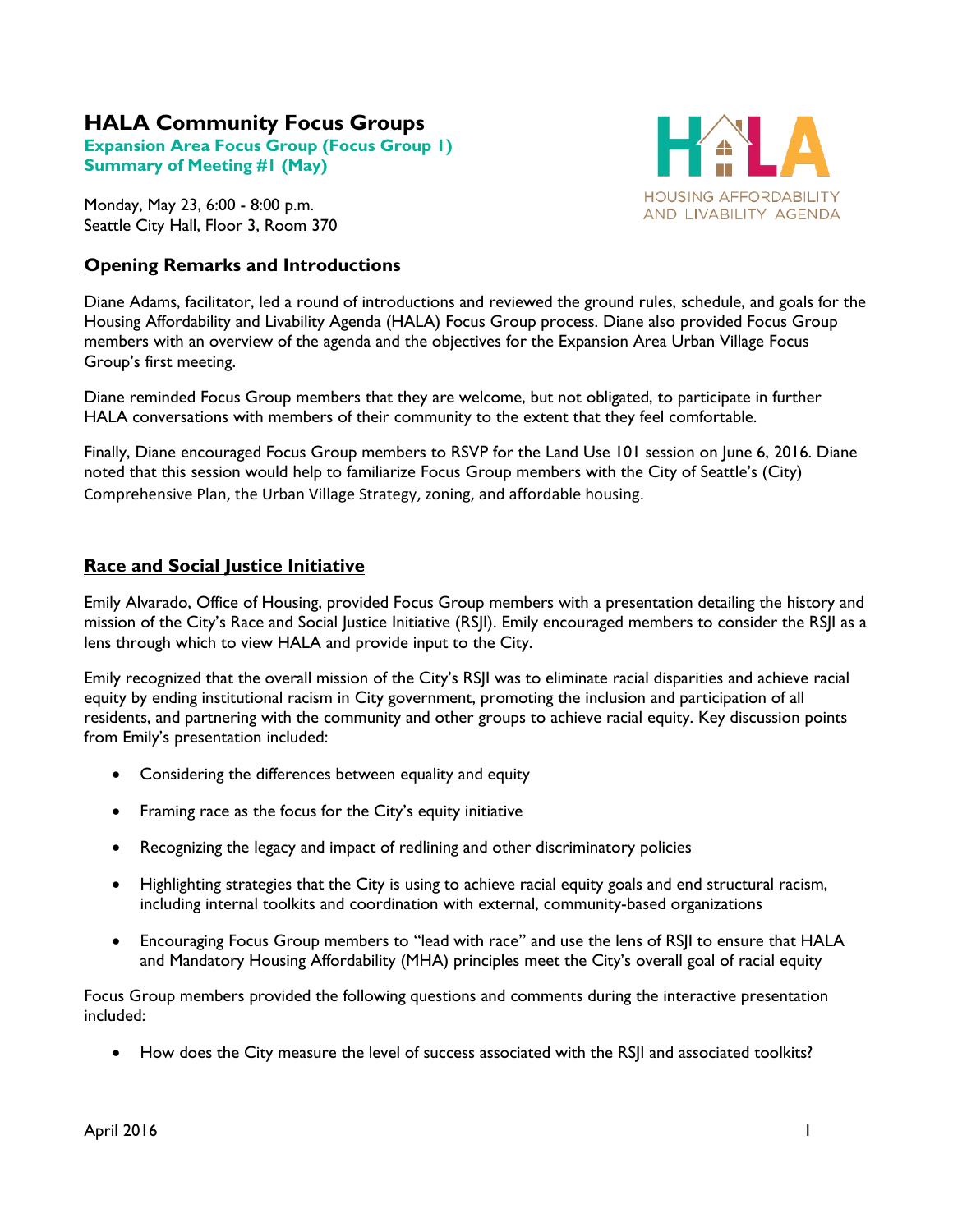- Are other City government institutions, such as the Seattle Police Department and the Municipal Court, also working to implement RSJI?
- How did the City's RSJI lens impact the selection process for HALA Focus Group members? What are the demographics of the Focus Group members, and what percentage of members identify as persons of color?
- What are the demographics of the original HALA advisory group?
- Landlord rules may be perpetuating racism in Seattle housing. Is the City actively working to analyze and address this topic?
- Comparing the maps of Seattle that demonstrate historic redlining and current Urban Villages, it appears as though several key areas of the city are not involved in HALA Focus Group conversations. Why is this? Will affordable housing be made available in these locations as part of HALA?

Emily thanked participants for their engagement and discussion. She encouraged Focus Group members to contact her with any additional follow-up questions.

# **Principles for Implementing Mandatory Housing Affordability**

Vera Giampietro, Office of Planning and Community Development, provided Focus Group members with an overview of MHA and MHA implementation principles. Key ideas from Vera's presentation included:

- MHA will seek to provide 6,000 affordable units over 10 years. These units will remain affordable for 50 years.
- Affordable housing will serve individuals and families who make no more than 60% of the area median income (AMI). (In 2016, the AMI for the Seattle-Bellevue HUD Metro Fair Market Rate Area is \$63,300 for an individual or \$90,300 for a family of four.) To be considered affordable, housing costs cannot exceed 30% of an individual's or a family's income.
- MHA will require affordable housing as commercial and multifamily development occurs. Key strategies include:
	- o Developers "performing" by constructing affordable housing units or "paying" into a fund to create affordable housing throughout the city.
	- o The City making zoning changes in Urban Villages, adding development capacity in commercial and multi-family zones, and expanding some Urban Village boundaries.
- The City engaged members of the public to gather an initial set of MHA implementation principles. These principles highlight the core tenets of MHA as well as community-generated principles that will shape MHA implementation.

Vera requested that Focus Group members review the MHA principles and provide feedback on posters hung throughout the meeting space. She also noted that Focus Group member comments on Group B principles, community-generated principles that would help to guide MHA implementation, would be most helpful to the City at this time. Vera stated that future Focus Group discussion on the MHA principles would incorporate additional focus and detail on those areas where members highlighted questions, thoughts, or concerns.